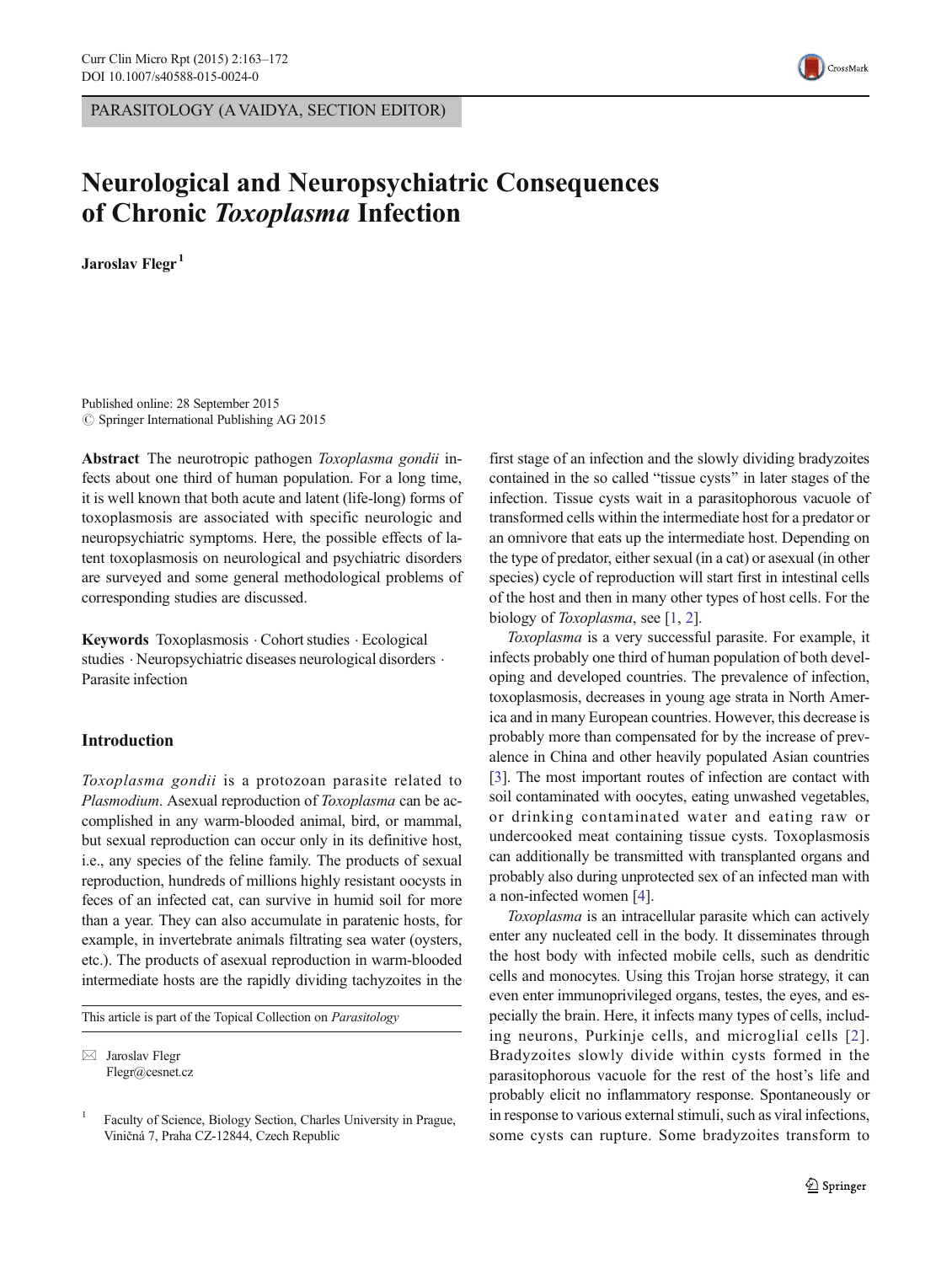tachyzoites and infect new cells, and some others are ingested by mononuclear cells and induce an inflammatory response [\[5](#page-7-0)]. Many neurological symptoms of latent toxoplasmosis, such as headaches, are probably manifestations of inflammatory processes in the brain triggered by ruptures of Toxoplasma cysts [[6](#page-7-0)].

Toxoplasmosis is kept in its latent stage by the host's immune system. In immunocompromised individuals, e.g., AIDS patients or patients after transplantation or under anticancer therapy, latent toxoplasmosis transforms into its active form. If untreated, the active form usually results in toxoplasmic encephalitis, which often lead to death of the host [[7](#page-7-0)–[9\]](#page-7-0). The combination of sulfadiazine and pyrimethamine supplemented with folinic acid (for protection against demyelinization) or clindamycin with pyrimethamine is used for effective treatment of acute toxoplasmosis or for its prevention in immunocompromised subjects [\[7](#page-7-0)]. However, no effective method of elimination of the parasites contained in tissue cysts and therefore final treatment of latent toxoplasmosis is presently available. There are some indications, however, that either certain antimalarials, such as atovaquone [\[10](#page-7-0)–[12\]](#page-7-0), or antipsychotics, reviewed in Table 5 of [\[6](#page-7-0)], can inhibit growth or even kill bradyzoites in tissue cysts.

In contrast to acute and congenital toxoplasmosis, latent toxoplasmosis was considered harmless or even asymptomatic for a very long time. It was supposed that unsterile immunity accompanying the latent infection represents a useful protection for women against infection in pregnancy and therefore against serious health consequences of congenital toxoplasmosis. New data, however, clearly show that latent toxoplasmosis is neither asymptomatic nor harmless. The earlier anecdotal observations of increased incidence of various disorders in subjects with latent toxoplasmosis have been confirmed by ecological as well as case-control studies performed in patients and recently also in a cohort of nonclinical subjects. Individuals with positive results of serological tests for latent toxoplasmosis, i.e., those with moderate levels of (highaffinity) IgG and low or undetectable concentrations of IgA and IgM anti-Toxoplasma antibodies, have been shown to express higher probability of suffering from gastrointestinal, endocrinological and metabolic (including diabetes), fertility, immunological, and especially neuropsychiatric disturbances; for a review, see [[13](#page-7-0)••].

## Association of Toxoplasmosis With Mental Health **Disorders**

Subjects with various neuropsychiatric disturbances, namely schizophrenia (SCH), bipolar disorder (BD), obsessive compulsive disorder (OCD), unipolar depression (UD), drug abuse disorder (DAD), suicides, homicides, generalized anxiety and panic disorders (AD), personality disorders (PD), and mood disturbances, have been reported to be more often infected with Toxoplasma than normal controls (Table [1\)](#page-2-0).

Schizophrenia The association of toxoplasmosis with mental health disorders has been reported already in the middle of the past century [\[24\]](#page-8-0). It was observed that acute toxoplasmosis sometimes reminds mental disorders, being accompanied by positive psychiatric symptoms, like hallucinations and delusions. Based on this, serological surveys were performed in psychiatric hospitals showing that the prevalence of latent toxoplasmosis in patients, especially those with schizophrenia, was usually higher than the prevalence in normal population. It was often speculated that schizophrenia patients could have higher probability of *Toxoplasma* infection. However, the results of several prospective studies (surveyed in [\[15](#page-7-0)••]) as well as a discovery of enhanced synthesis of dopamine in the brains of infected hosts and other indirect indices suggested that toxoplasmosis could cause schizophrenia in predisposed subjects. This model is also supported by the fact that both schizophrenia and toxoplasmosis have one common risk factor, namely a contact with cats in childhood [[25,](#page-8-0) [26\]](#page-8-0). Results of the first modern meta-analyses showed that being Toxoplasma seropositive increases the probability of schizophrenia about 2.7 times (odds ratio (OR) 2.73;  $CI<sub>95</sub>$  2.21– 3.38) [[14,](#page-7-0) [27](#page-8-0)]. However, the most recent prevalence studies often found decreased, rather than increased, prevalence of toxoplasmosis in schizophrenia patients [\[28,](#page-8-0) [29](#page-8-0)]. A new meta-analytic study based on 43 case-control studies showed overall OR to be just 1.81 ( $CI_{95} = 1.51-2.16$ ) and this OR even decreased to 1.43 ( $CI_{95} = 1.21 - 1.70$ ) when publication bias was properly controlled [[15](#page-7-0)••]. It was suggested that increasing concerns regarding patients' rights could be responsible for such a decrease [[30](#page-8-0)•]. Only the patients who voluntarily sign the informed consent, therefore, likely the patients with less serious forms of schizophrenia, can be included into any contemporary scientific study. Several studies showed that patients with latent toxoplasmosis express more serious positive symptoms of schizophrenia [\[31](#page-8-0)–[34](#page-8-0)]. Changes in brain morphology—namely the decrease of gray matter density bilaterally located within the caudate, median cingulate, thalamus, and occipital cortex, and in the left cerebellar hemispheres—which are typical for schizophrenia, have been observed only in *Toxoplasma*-infected patients, not in Toxoplasma-free patients [[28\]](#page-8-0). It was also observed that Toxoplasma-infected subjects had a  $15\times$  higher probability of having a continuous course of disease [[35](#page-8-0)•] and a mortality rate five times higher [[36](#page-8-0)] than Toxoplasma-free subjects. Indeed, it was confirmed that a highly increased prevalence of toxoplasmosis can be found in blood samples of male schizophrenia patients collected for various clinical purposes, not for scientific experiments [\[30](#page-8-0)•]. Also, the recent meta-analytic study showed that the highest OR were reported from studies performed in Africa ( $N=2$ , OR=3.74), then South America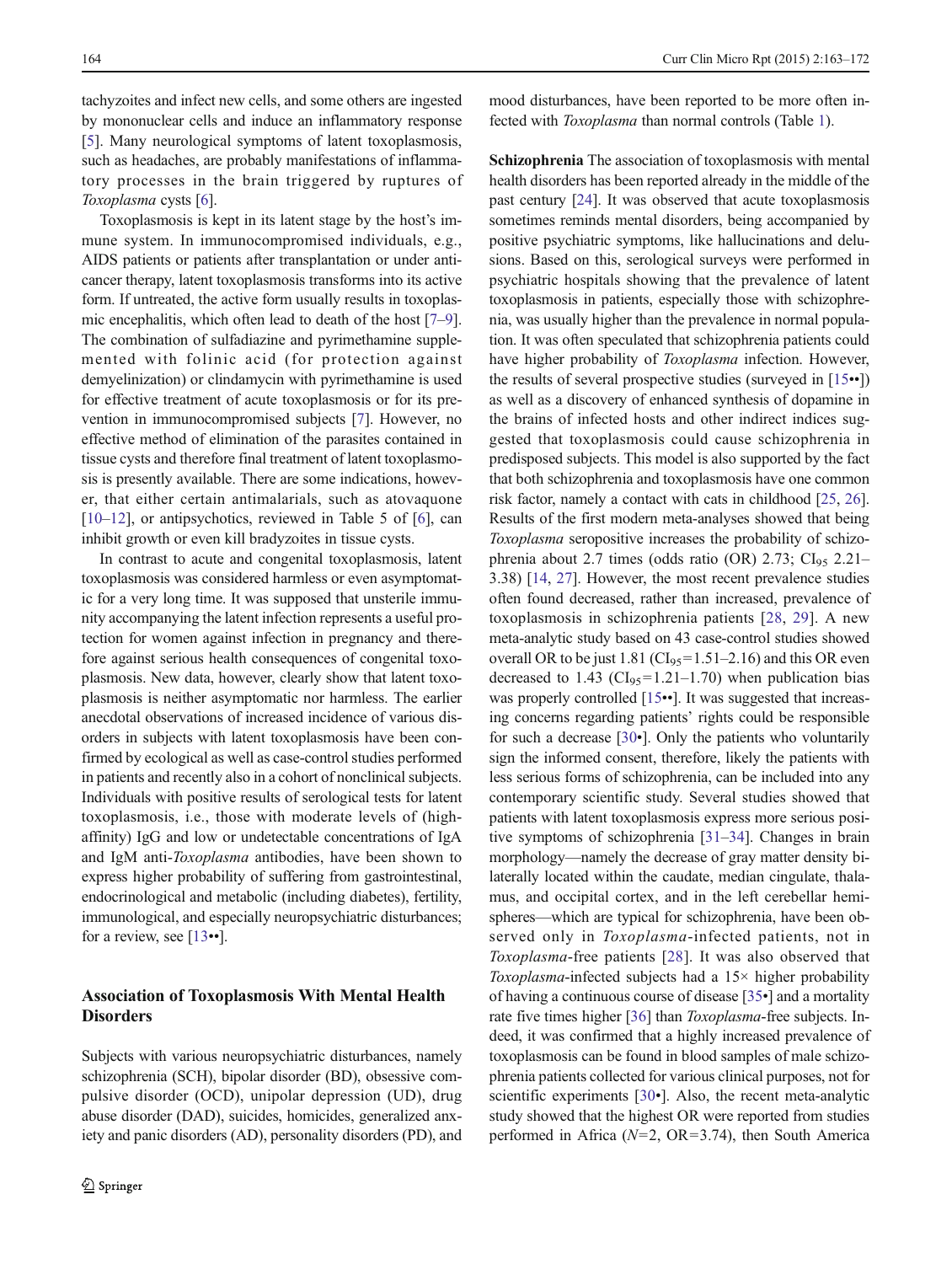<span id="page-2-0"></span>

| Table 1 |  |  | Association between latent toxoplasmosis and 11 neurological and neuropsychiatric disorders |  |  |  |  |  |
|---------|--|--|---------------------------------------------------------------------------------------------|--|--|--|--|--|
|---------|--|--|---------------------------------------------------------------------------------------------|--|--|--|--|--|

|                                     | Case-control-patients                                                                                                                  | Ecological study                                                                                                         | Cross sectional—general population <sup>a</sup>                                                                   |
|-------------------------------------|----------------------------------------------------------------------------------------------------------------------------------------|--------------------------------------------------------------------------------------------------------------------------|-------------------------------------------------------------------------------------------------------------------|
| Schizophrenia                       | More than 50 studies $OR = 2.73$<br>$\left(CI_{95}=2.21-3.38\right)$ [14]; now<br>OR=1.81 (CI <sub>95</sub> =1.51-2.16) [15 $\cdot$ •] | Europe: $p=0.02$ (posit. correlation)<br>$[13\bullet]$ , non-Europe: nesign.<br>(negat. correlation) [13••]              | All: OR=2.47, $p=0.02$ , $N=10/4$<br>Women: OR=2.10, $p=0.32$ , $N=4/2$<br>Men: OR=3.67, $p=0.15$ , $N=6/2$       |
| Bipolar disorder                    | 11 studies, OR= $1.52$ [15 $\cdot$ •]<br>$(CI_{95}=1.06-2.19)$                                                                         | Europe: $p=0.01$ (posit. correlation)<br>$[13\cdot \cdot]$ , non-Europe: nesign.<br>(posit. correlation) $[13\bullet]$   | All: OR=1.10, $p=0.72$ , $N=50/9$<br>Women: OR=1.57, $p=0.07$ , $N=25/9$<br>Men: OR=0.04, $p=0.02$ , 25/0         |
| Obsessive<br>compulsive<br>disorder | 2 studies, $OR = 3.40$<br>$\left(CI_{95}=1.73-6.68\right)$ [15]                                                                        | Europe: $p=0.02$ (posit. correlation)<br>[13…], non-Europe: $p < 0.001$<br>(posit. correlation) $[13\bullet]$            | All: OR=1.49, $p=0.04$ , $N=62/15$<br>Women: OR=1.63, $p=0.05$ , $N=24/9$<br>Men: OR=1.73, $p=0.09$ , $N=38/6$    |
| Unipolar<br>depression              | 9 studies, $OR=1.21$<br>$(Cl_{95}=0.86-1.7)$ [15]                                                                                      | Europe: nesign. [13••],<br>non-Europe: nesign. [13••]                                                                    | All: OR=1.30, $p=0.10$ , $N=109/23$<br>Women: OR=1.25, $p=0.24$ , $N=66/19$<br>Men: OR=0.48, $p=0.01 N=43/4$      |
| Drug abusing<br>disorder            | 4 studies, $OR=1.91$<br>$(CI_{95}=1.49-2.44)$ [15]                                                                                     | Europe: $p=0.07$ (posit.<br>correlation), non-Europe:<br>$p=0.1$ (negative correlation)                                  | All: OR=1.30, $p=0.50$ , $N=19/4$<br>Women: OR=0.51, $p=0.32$ , $N=9/1$<br>Men: OR=3.29, $p=0.01$ , $N=10/3$      |
| Anxiety<br>disorder                 | 1 study, $OR = 2.25$<br>$(CI_{95}=1.11-4.53)$ [16]                                                                                     | N.A.                                                                                                                     | All: OR=1.87, $p<0.01$ , $N=173/50$<br>Women: OR=1.73, $p=0.01$ , $N=111/42$<br>Men: OR=1.40, $p=0.22$ , $N=62/8$ |
| Panic disorder                      | N.A.                                                                                                                                   | Europe: $p=0.02$ (posit.), non-Europe:<br>$p=0.1$ (negative correlation) [13]                                            | All: OR=0.81, $p=0.40$ , $N=53/7$<br>Women: OR=0.81, $p=0.44$ , $N=37/7$<br>Men: OR=0.06, $p=0.06$ , $N=16/0$     |
| Self-directed<br>violence           | About 10 studies, mostly<br>significant, no meta-analysis,<br>OR about 2                                                               | Europe: 3 studies [13••, 17, 18]: signif.<br>positive correlations, non-Europe:<br>$p=0.005$ , negat. correlation [13••] | Women: OR=1.53 ( $CI_{95}$ =1.27–1.85) [22]                                                                       |
| Autism                              | 1 study, $OR = 7.2$<br>$(Cl_{95}=1.56-33.7)[23\bullet]$                                                                                | N.A.                                                                                                                     | All: OR=5.12, $p<0.01$ , $N=6/5$<br>Women: OR=4.28, $p=0.10$ , $N=1/1$<br>Men: OR=8.78, $p<0.01$ , $N=5/4$        |
| Epilepsy                            | 6 studies, OR=2.5<br>$(CI_{95}=1.27-3.9)$ [19.]                                                                                        | World: $p=0.001$ , posit. [20], Europe:<br>$p=0.03$ [13••], posit., non-Europe:<br>$p=0.007$ , posit. [13]               | All: OR=1.17, $p=0.82$ , $N=6/2$<br>Women: OR=0.18, $p=0.99$ , $N=3/0$<br>Men: OR=1.93, $p=0.27$ , $N=3/2$        |
| Migraines                           | 1 study, $OR = 2.11$<br>$(CI_{95}=1.16-3.84)$ [21]                                                                                     | N.A.                                                                                                                     | All: OR=1.27, $p=0.02$ , $N=181/34$<br>Women: OR=1.71, $p=0.05$ , $N=32/9$<br>Men: OR=1.07, $p=0.51$ , $N=149/55$ |

N shows the number of Toxoplasma-free/number of Toxoplasma-infected subjects with particular disorder

<sup>a</sup> Except these for self-directed injury, all other results were obtained in two cross-sectional questionnaire studies performed on Czech nonclinical population. Study A—psychiatric disorders: 25,293 responders, 2619 provided information about their toxoplasmosis status (1117 Toxoplasma-free men and 106 infected men; 1131 Toxoplasma-free women and 265 infected women); study B—epilepsy and migraines: 4712 responders, 1046 provided information about their toxoplasmosis status (268 Toxoplasma-free men and 48 Toxoplasma-infected men; 540 Toxoplasma-free women and 190 Toxoplasma-infected women). Nonparametric partial Kendall correlation test with age as a confounding variable was used to compute significance when number of subjects reporting particular disorder was at least 8; otherwise, Fisher exact test was used

 $(N=4, OR=2.48)$ , Asia  $(N=6, OR=2.06)$ , the Middle East  $(N=11, \text{ OR} = 2.04)$ , Europe  $(N=12, \text{ OR} = 1.53)$ , and the USA  $(N=7, \text{ OR} = 1.25)$  [\[15](#page-7-0)••]. Various explanations for this order could be suggested. However, the probable existence of a gradient in patient right concerns seems to be a relatively parsimonious one.

All published case-control studies compared the prevalence of toxoplasmosis in schizophrenia patients and in healthy controls. It is possible that toxoplasmosis could trigger schizophrenia only in subjects with certain (possibly rare) predispositions and therefore usual case-control studies provide highly biased odds ratios for a general population. As far as I am aware, only one unpublished case-control study compared the prevalence of schizophrenia patients in a cohort of Toxoplasma-infected and Toxoplasma-free subjects in nonclinical population (the members of Facebook page "Guinea pigs^ [\[37\]](#page-8-0)). The reason for the lack of studies is that because of the incidence of schizophrenia is less than 1 %, a very large number of subjects must be involved in this type of observation studies. Among 2619 participants, only 6 women and 8 men reported to be diagnosed with schizophrenia. The OR was 2.47, p=0.02 (partial Kendall Tau, age controlled).

Two principally different physiological mechanisms responsible for the association between toxoplasmosis and schizophrenia have been suggested. Based on direct evidence in mice [\[38](#page-8-0)] and indirect evidence in humans, namely an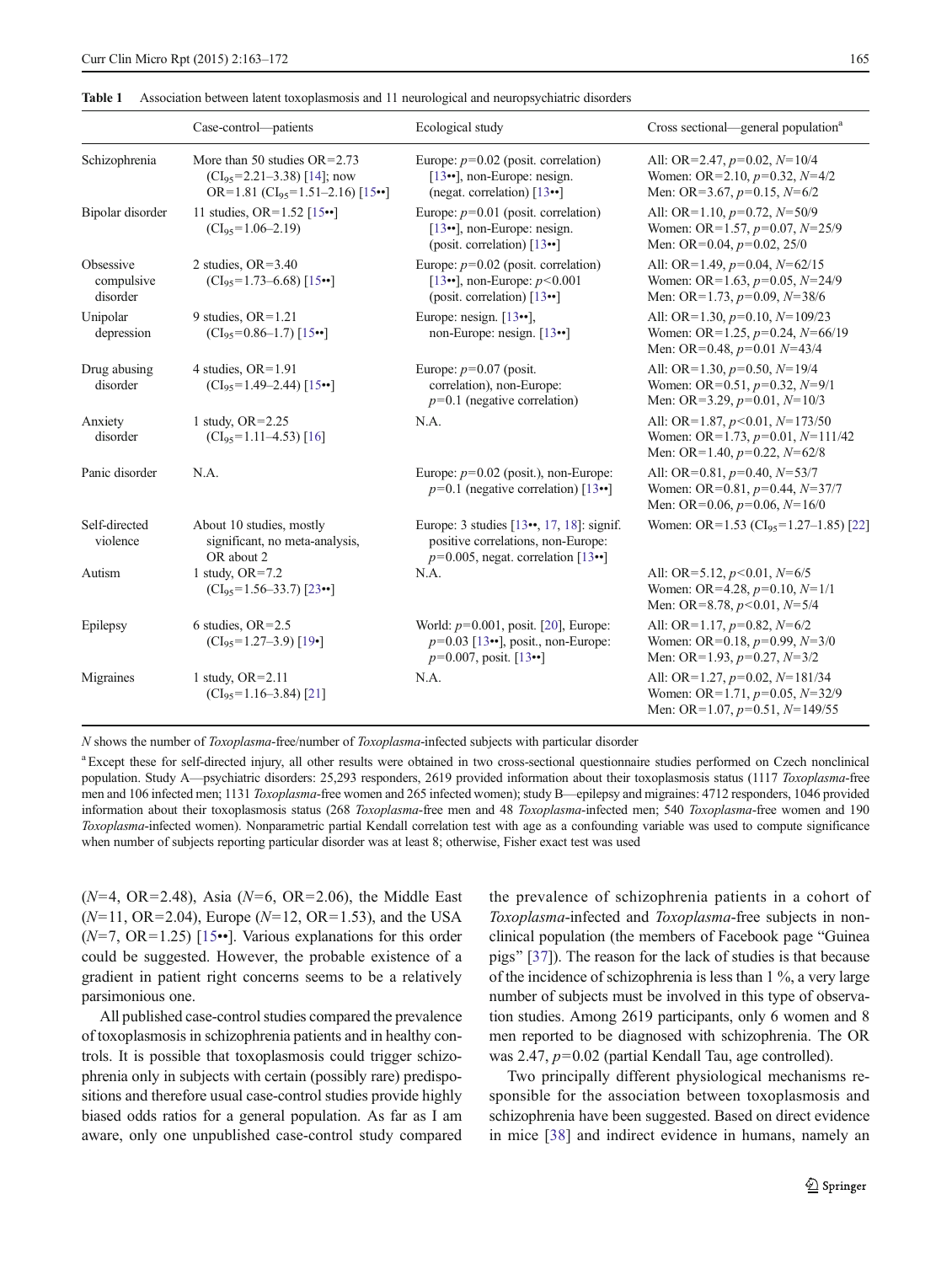observed lower personality factor of novelty seeking [\[39](#page-8-0), [40\]](#page-8-0), it was suggested that increased concentration of dopamine is responsible for schizophrenia in predisposed subjects [\[39\]](#page-8-0). It was confirmed that the dopamine uptake inhibitor GBR 12909 interferes with specific behavioral effects of toxoplasmosis in infected mice [[41](#page-8-0)]. An increased concentration of dopamine in the acute phase of infection was also observed in mice [\[42](#page-8-0)•]. Gaskell and Smith [[43\]](#page-8-0) have shown the genome of Toxoplasma contains two genes for tyrosine hydroxylase, the rate limiting enzyme of the dopamine synthesizing pathway. Indeed, an immunofluorescence study has demonstrated a high concentration of dopamine in Toxoplasma tissue cysts and their surroundings [[44](#page-8-0)], but see also [\[45,](#page-8-0) [46\]](#page-8-0). It is well known that increased levels of dopamine in certain brain structures is responsible for typical positive symptoms of schizophrenia, namely for hallucination and delusions [[47](#page-8-0)]. Also, nearly all antipsychotic drugs that are currently used for the treatment of schizophrenia are either dopamine antagonists or inhibitors of dopamine transport [\[48\]](#page-8-0).

The second hypothesis suggests that an increased concentration of kynurenic acid is responsible for the onset of schizophrenia in Toxoplasma-infected subjects [\[49](#page-8-0)]. Increased levels of this product of degradation of tryptophan could be responsible for the inhibition of glutamine and nicotine neurotransmitter receptors, which is believed to play an important role in the cognitive impairment symptoms of schizophrenia (Schwarcz and Hunter [[49](#page-8-0)]). While dopamine upregulation is mostly considered as a part of the manipulation activity of Toxoplasma [[50](#page-8-0)], the tryptophan degradation is part of vertebrate host defense against various pathogens, including Toxoplasma [[51](#page-8-0)].

Bipolar disorder A meta-analysis performed by Sutterland and Fond [\[15](#page-7-0)••] found 11 studies searching for an association between BD and showed that the overall OR was  $1.52$  (CI<sub>95</sub>= 1.06–2.19). For example, a recent French study found 76.9 % of prevalence in 110 patients and 48.2 % prevalence in 106 controls, suggesting that infected subjects have about a  $2\times$ higher risk of bipolar disorder (OR=2.17,  $CI_{95} = 1.09 - 4.36$ ) than Toxoplasma-free subjects [[52](#page-8-0)]. An ecological study showed an association between the prevalence of toxoplasmosis and the BD burden in 29 European countries and a similar trend for 59 non-European countries [\[13](#page-7-0)••]. Recent infection or reactivation of infection could play a role in BD, as the mania patients experienced increased levels of anti-Toxoplasma IgM antibodies but not IgG antibodies [\[53\]](#page-8-0). It was also observed that cognitive functions are correlated with the concentration of anti-Toxoplasma IgM antibodies in Toxoplasma-infected subjects with BD, but not in patients with SCH or in controls [[54](#page-8-0)]. Toxoplasma-infected patients treated with antipsychotics with anti-Toxoplasma activity presented less lifetime depressive episodes than patients treated with other antipsychotics. Such a difference was not found in BD Toxoplasma-free patients and in SCH Toxoplasma-infected or SCH Toxoplasma-free patients [[55](#page-8-0)]. In our crosssectional study performed on nonclinical population of 2619 subjects, 59 individuals reported to be diagnosed with bipolar disorder. Total OR was 1.1,  $p=0.7$ . However, OR in women was 1.25 ( $p=0.07$ ), while OR for men was 0.04 ( $p=0.02$ )—all 25 male BD patients were Toxoplasma-free.

Obsessive Compulsive Disorder An ecological study showed a very strong correlation between incidence of toxoplasmosis and the obsessive compulsive disorder-related burden in European  $(p=0.02)$  and especially in non-European countries  $(p<0.0001)$  [[13](#page-7-0)••]. The prevalence of toxoplasmosis could explain 18 and 36 % of the between-country variability in OCD-related burden in Europe and outside Europe, respectively. The results of two case-control studies on the relation of OCD and toxoplasmosis have been published with overall OR of 3.40 ( $CI_{95} = 1.73 - 6.68$ ) [\[15](#page-7-0)••]. Our internet study performed on a nonclinical population found 77 subjects with OCD. The OR was  $1.49$ ,  $p=0.04$ . Another of our unpublished studies performed on a nonclinical population showed that infected men expressed a significantly higher OCD score mea-sured with OCI-R [\[56\]](#page-8-0) in comparison with non-infected men (Fig. [1](#page-4-0)).

Unipolar Depression Based on observed tryptophan depletion, which results in a decrease of serotonin level in Toxoplasma-infected subjects and increased rates of suicides and suicide attempts (see below), it was speculated that an association between toxoplasmosis and major depression could exist [[57](#page-9-0), [58\]](#page-9-0). However, a systematic review of modern literature found 10 studies searching for this association with an overall OR 1.21 ( $CI_{95} = 0.86 - 1.7$ ) [[15](#page-7-0)••]. Only one technically problematic study found a positive result. When this study was omitted from the meta-analysis, the OR decreased to 1.01 (CI  $_{95}$ =0.80–1.28). Additionally, the ecological study found no association between toxoplasmosis and major depression [\[13](#page-7-0)••]. Our cross-sectional study performed on a nonclinical population found a nonsignificant association with toxoplasmosis, OR=1.30, p=0.10. Infected men even seem to be protected against unipolar depression—only 4 patients were found in Toxoplasma-infected subjects while 43 were found in *Toxoplasma*-free individuals (OR=0.48,  $p=0.01$ ). This pattern indicates that toxoplasmosis has specific effects on mental functions, rather than a generally negative effect on mental health.

Drug Abuse Disorder A meta-analytic study [[15](#page-7-0)••] found four studies reporting increased risk of drug abuse disorder in Toxoplasma-infected subjects with overall OR 1.91  $(CI_{95}=1.49-2.44)$ . An ecological study found a positive correlation of the prevalence of toxoplasmosis with alcohol use disorder-related burden explaining 13 % of the between-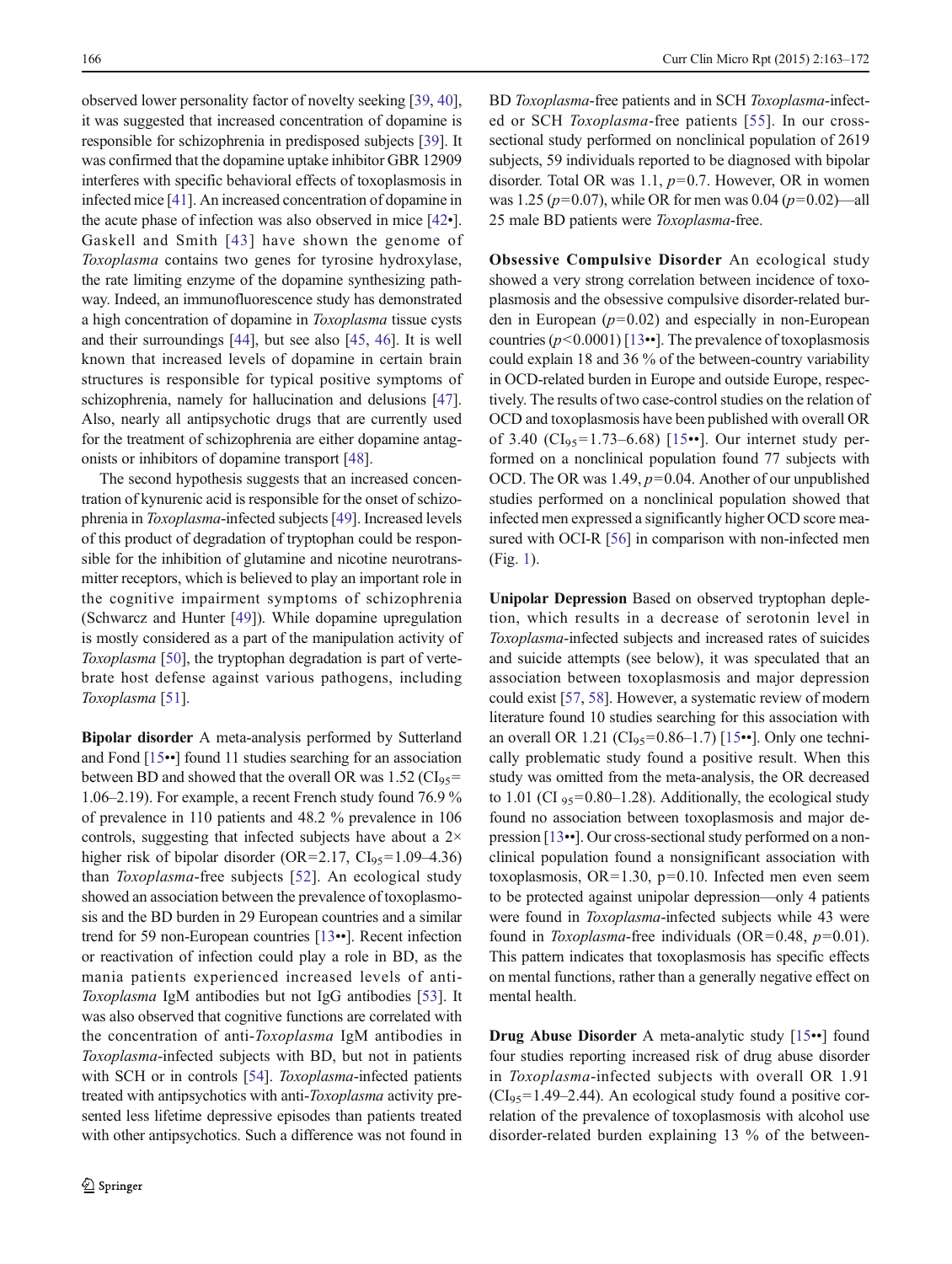<span id="page-4-0"></span>



country variability  $(p=0.07)$  in European countries but a negative correlation explaining 5 % variability  $(p=0.1)$  in non-European countries. A cross-sectional study performed on a cohort of 1040 nonclinical subjects showed a nonsignificant trend for increased risk of DAD (OR=1.40,  $CI<sub>95</sub>=0.38-5.62$ ). However, the study also showed lower risk of alcohol use disorder in infected subjects, which was in agreement with the reported lower novelty seeking in Toxoplasma-infected subjects [[39,](#page-8-0) [40\]](#page-8-0).

Anxiety Disorder One case-control study [[16](#page-7-0)] revealed increased incidence of anxiety disorder (OR=2.25,  $CI_{95} = 1.11-$ 4.53) and a nonsignificant increase of posttraumatic stress disorder (OR=1.68,  $CI<sub>95</sub>=0.88-3.21$ ) in *Toxoplasma*-infected subjects. This association was stronger for infected subjects with higher concentrations of anti-*Toxoplasma* antibodies  $(OR=1.68, CI<sub>95</sub>=0.88-3.21)$ , suggesting that increased anxiety can be understood as an aftereffect of acute toxoplasmosis, rather than the effect of latent toxoplasmosis [\[59\]](#page-9-0). A higher anxiety score was also reported in Toxoplasma-infected pregnant women enrolled in a study of postpartum thyroiditis [[60\]](#page-9-0). A trend suggesting a positive association between toxoplasmosis and panic disorder was observed in an ecological study performed on the set of 29 European countries ( $p=0.02$ , 10 % of explained between-country variability) [[13](#page-7-0)••]. On the other hand, no association between toxoplasmosis and generalized anxiety disorder or panic disorder in cross-sectional study performed on 1846 nonclinical subjects [[61\]](#page-9-0). Studies on the interaction between anxiety and toxoplasmosis should take into consideration that Toxoplasma could have an opposite effect on men and women. It was observed among laboratoryinfected mice that infected males expressed less while infected female mice more anxiety in open field test than controls [[41\]](#page-8-0).

Toxoplasma-gender interaction was also observed when personality and fear were studied in human models [[59](#page-9-0), [62](#page-9-0)]. Our cross-sectional study performed on a nonclinical population, however, showed a positive association between latent toxoplasmosis and anxiety disorder both in women (OR=1.73,  $p=$ 0.01) and in men (OR=1,40,  $p=0.22$ ). Only a nonsignificant positive association between toxoplasmosis and posttraumatic stress disorder was observed in our study (OR=1.36,  $p=0.15$ , 59 Toxoplasma-free and 13 Toxoplasma-infected patients).

Violence and Self-Directed Violence One study showed the association between toxoplasmosis and homicides [\[63](#page-9-0)] and more than 10 studies showed the association between toxoplasmosis and suicides or suicide attempts. Some case-control studies were performed on subjects with mental health problems [\[64,](#page-9-0) [65](#page-9-0)] and some on nonclinical populations [\[66,](#page-9-0) [67\]](#page-9-0). A large prospective cohort study performed on 45,788 Danish women that were pregnant between the years 1992 and 1995, and who were observed until the year 2006, showed that an infected woman had about a 1.53-fold increased probability of selfdirected violence and a 2.05-fold higher probability of suicide than a Toxoplasma-free woman. Two correlation studies showed that the incidence of suicides in Europe correlated with the prevalence of toxoplasmosis in any particular country [\[17,](#page-7-0) [68\]](#page-9-0). A larger ecological study performed in 29 European countries confirmed this trend, and at the same time, it showed a negative association between the incidence of suicides and the prevalence of toxoplasmosis in 59 non-European countries  $(p=$ 0.005, 14 % explained between-country variability) [\[13](#page-7-0)••].

Autism A possible association between toxoplasmosis and autism spectrum disorders was suggested [[23](#page-8-0)••, [69](#page-9-0)–[71](#page-9-0)]. Patients with autism have persistent neuroinflammation,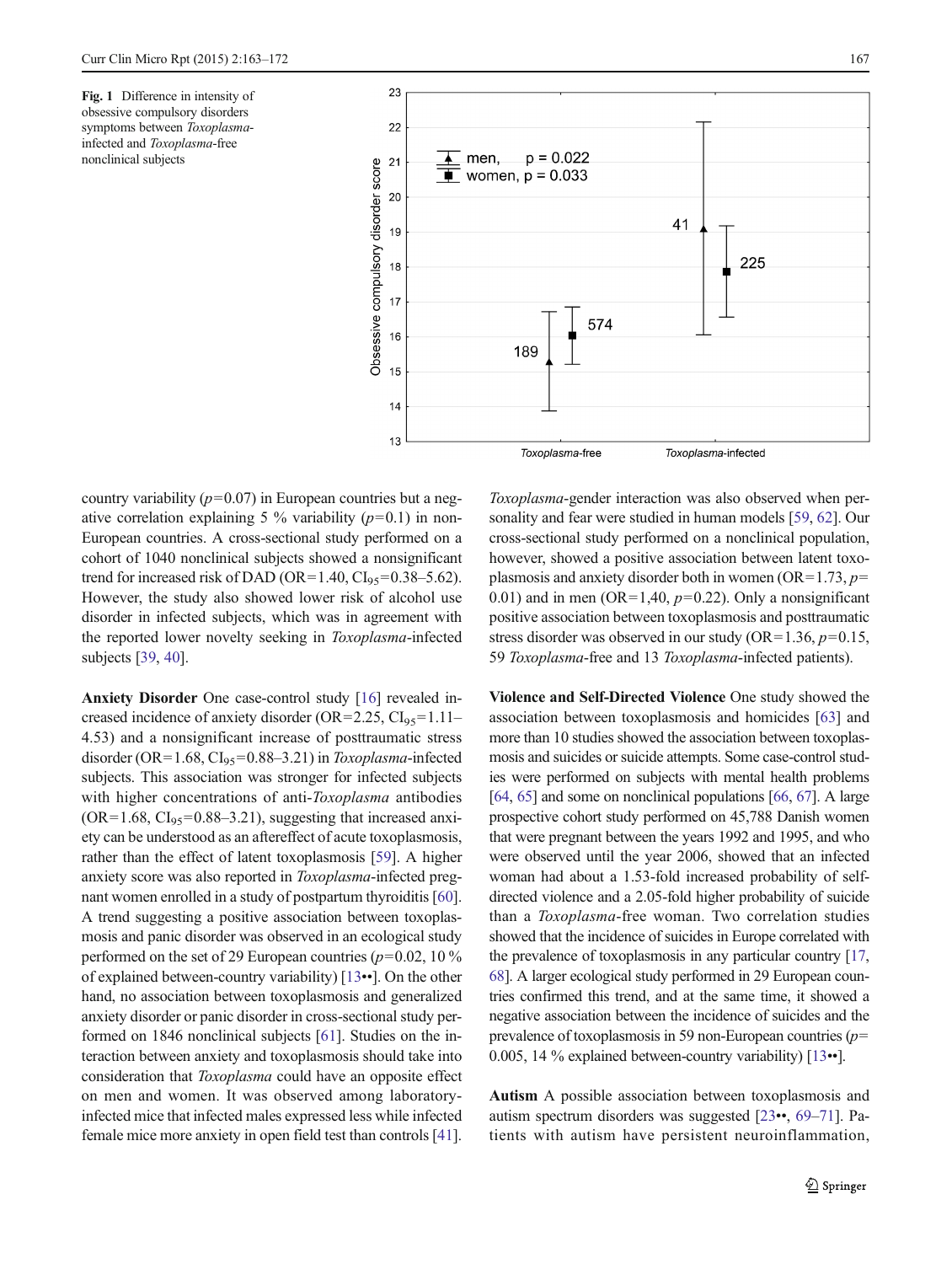hypercytokinemia, and specific gastrointestinal abnormalities [\[72](#page-9-0)–[74\]](#page-9-0). A similar spectrum of symptoms also occurs in mice with chronic toxoplasmosis and further in *Toxoplasma*-infected subjects. It was also suggested that an increased prenatal level of testosterone could be associated with both toxoplasmosis and autism [[75](#page-9-0)]. Only one case-control study has been published so far. Prandota et al. [[23](#page-8-0)••] found 23.9 % prevalence in 46 children with autism spectrum disorder and 4 % prevalence in 50 controls. They also found markedly increased levels of interferon  $\gamma$  and NO in *Toxoplasma*-infected participants. In our internet-based study, we found only 6 Toxoplasma-free and 5 Toxoplasma-infected individuals with autism (OR=5.12,  $p$ <0.01); however, 21 Toxoplasma-free and 8 Toxoplasma-infected subjects also reported Asperger's syndrome (OR=2.36,  $p<0.01$ ). These two associations were much stronger for men than for women (see Table [1](#page-2-0)).

Personality Disorder An association between toxoplasmosis and personality disorder was observed in 896 patients with schizophrenia, major depression, schizoaffective disorder, or bipolar disorder (OR=1.90, CI<sub>95</sub>=1.19–3.03) [\[76](#page-9-0)]. Our crosssectional study performed on a nonclinical population of 2619 subjects found a significant association between toxoplasmosis and antisocial personality disorder (OR=2.76,  $CI<sub>95</sub>=1.11-$ 6.68) and borderline personality disorder (OR=4.12,  $CI_{95}$ = 1.09–15.48) only in men.

#### Neurological Diseases

For historical reasons, the associations of latent toxoplasmosis with various mental health disorders are being studied more often than with other disorders and diseases. It is, however, very probable that the association with certain neurological disorders are even stronger than with mental health disorders. Most often, the associations of toxoplasmosis with epilepsy, headaches, and migraines are reported.

Epilepsy Toxoplasmosis has been reported to be associated with cryptogenic epilepsy, i.e., the epilepsy without any known cause. A meta-analytic study published in 2015 found six case-control studies comparing the prevalence of toxoplasmosis in patients with cryptogenic epilepsy and in controls [\[19](#page-7-0)•]. Overall OR was 2.25 ( $CI_{95} = 1.27 - 3.9$ ). The existence of an association between toxoplasmosis and epilepsy was also supported by the results of two ecological studies. The first one showed a correlation between the prevalence of latent toxoplasmosis and the incidence of cryptogenic epilepsy on a set of 16 European and non-European countries ( $r=0.98$ ,  $p=$ 0.001) [[20](#page-7-0)], while the second showed a correlation between the prevalence of latent toxoplasmosis and cryptogenic epilepsy disease burden on the set of 29 European countries ( $r=$ 0.82,  $p=0.025$ ) and the set of 59 non-European countries ( $r=$ 

0.97,  $p=0.007$  [[13](#page-7-0)••]. Toxoplasma cysts containing slowly dividing bradyzoites persist and grow in the brain of an infected host. They eventually rupture, releasing many bradyzoites that infect surrounding cells. Bradyzoites and components of killed cells induce local inflammation, the process that could produce microglial scars (glial nodules). It is widely believed that these scars are the main cause of cryptogenic epilepsy in Toxoplasma-infected subjects [\[19](#page-7-0)•, [77](#page-9-0)]. Only six Toxoplasmafree and two Toxoplasma-infected subjects in 1046 participants of a smaller study reported to suffer epilepsy; therefore, the observed positive associations were not significant (see Table [1](#page-2-0)).

Recurrent Headaches and Migraines Acute toxoplasmosis is frequently accompanied with many neurological signs, which nearly always include headache [[7,](#page-7-0) [78\]](#page-9-0). In immunocompetent subjects with acquired toxoplasmosis, the most frequent symptoms of the disease are lymphadenopathy and headache [[21](#page-8-0), [79](#page-9-0)]. Latent toxoplasmosis, the seemingly asymptomatic form of the disease, is probably accompanied by chronical local inflammation in foci that are usually localized in different places than the tissue cysts of the parasite [[5,](#page-7-0) [80\]](#page-9-0) and with an activation of immune system both inside and outside an infected brain [[2,](#page-7-0) [81\]](#page-9-0). An increased concentration of certain immunomodulators and immunoeffectors, like interferon  $\gamma$ , tumor necrosis factor, and nitric oxide, are very often associated with various forms of headaches, including migraine; for a review, see [[21,](#page-8-0) [82](#page-9-0)]. At present, migraine is usually considered to be a neurogenic inflammation disorder [[83](#page-9-0)].

Despite the existence of many case reports and the obvious relation between toxoplasmosis, encephalitis, and headache, only one case-control study on the relation between headache or migraine and latent toxoplasmosis could be found in PubMed and Web of Science. Koseoglu and Yazar [[21\]](#page-8-0) showed that prevalence of toxoplasmosis in 104 patients with migraine was 44.2 % while in 50 healthy controls, or in 50 patients with headache due to rhinosinusitis, the prevalence was 26.0 and 24 %, respectively. This corresponds to  $OR=2.1$ ,  $CI_{95}=1.16-3.84$ . In our internetbased study performed on 1046 internet users, 181 Toxoplasma-free and 64 Toxoplasma-infected subjects reported migraine (OR=1.27,  $p=0.02$ ).

Other Neurological Disorders The relation between latent toxoplasmosis and Alzheimer's disease, Parkinson's disease, brain tumors, attention concentration deficit, hyperactivity, anorexia, Down syndrome, idiopathic intracranial hypertension, pseudotumor cerebri, aseptic meningitis, facial nerve palsy (Bell's palsy), hearing loss, and anosmia was also reported to exist—for a review, see [\[13](#page-7-0)••, [84\]](#page-9-0). Results of our cross-sectional study performed on 2619 nonclinical subjects suggest that the potential associations of latent toxoplasmosis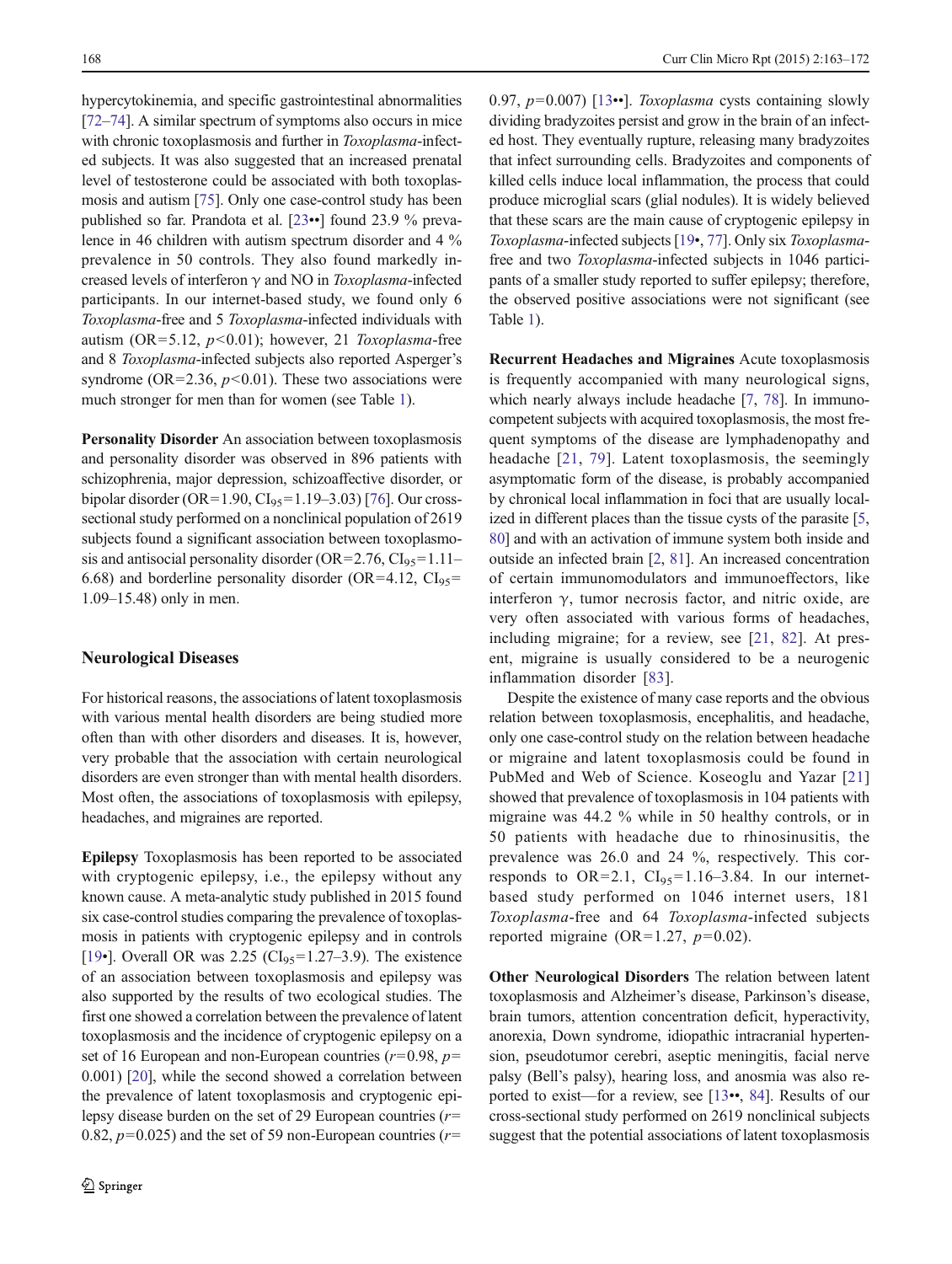with multiple sclerosis, sense of motion problems, tics, fasciculation, posttraumatic stress disorder, primary insomnia, and learning disabilities deserve more attention in the future.

## Methodological Issues Relating to the Study of Toxoplasmosis Disorders Associations

Acute toxoplasmosis spontaneously proceeds to the latent phase in nearly all infected subjects in Europe and North America. However, in subjects with impaired immunity or infected with a highly virulent strain of *Toxoplasma*, toxoplasmosis never turns latent and retains a chronical course with persisting or aperiodically returning symptoms of acute toxoplasmosis instead. Virulent strains of Toxoplasma are common in South America, where the highest diversity of Toxoplasma strains and also an extremely high prevalence of toxoplasmosis exists [[85](#page-9-0)–[87](#page-9-0)]. Due to the selection for the highest virulence within individual hosts superinfected with several genetically distinct strains of the parasite [\[88\]](#page-9-0), the mean parasite virulence increases in centers of higher biodiversity and abundance of parasitic fauna. Therefore, one must be very careful with generalizations of results reported in individual case studies as well as results of case-control studies performed in South America. These studies might concern chronical, rather than latent, toxoplasmosis.

Another serious complication of the study of toxoplasmosis disorder associations concerns a sieve effect that could strongly influence the results of case-control studies. This effect can cause both false-negative and false-positive results. The course of toxoplasmosis is different in a subpopulation of subjects with certain, possibly rare predispositions. A case for this is the subjects with a certain genotype or subjects infected with a certain pathogen, e.g., cytomegalovirus [\[89\]](#page-9-0). Therefore, toxoplasmosis could trigger a particular disorder only in this small subpopulation, not in the general population which we are usually interested in. However, when we run a case-control study by comparing the frequency of toxoplasmosis in patients with a particular disease and in healthy controls, the obtained positive results are related to the subpopulation with the predisposition, not the general population. False-negative results could be obtained in some cases, such as when the course of the studied disorder is more serious in Toxoplasma-infected than in Toxoplasma-free subjects. It is possible that subjects with a more severe form of a disease cannot enter or refuse to enter the study. This can be the case of schizophrenia, see above, and possibly also some neurodegenerative disorders [[90\]](#page-9-0). It is also possible that a more severe toxoplasmosis-associated form of a disorder, e.g., of borderline disorder, is more often classified as another disease, e.g., schizophrenia, and therefore, *Toxoplasma*-infected patients are not enrolled in studies of personality disorders.

The sieve effect can be avoided by using an alternative design, i.e., the cohort study, in which incidence of a particular disorder is compared between populations of Toxoplasma-infected subjects and Toxoplasma-free controls. Such studies are much more difficult to perform, and especially for rare disorders, they require extremely a large number of participants. Therefore, they are much rarer than studies that use a case-control design. Some problems occur even in these studies. Modern diagnostic methods for toxoplasmosis, which are based on the presence of anti-Toxoplasma antibodies, have very good specificity and a relatively good sensitivity. However, the level of anamnestic antibodies irregularly decreases as time passes from the moment of infection [\[91\]](#page-9-0). On the basis of the results of randomization tests, it was estimated that about 5–10 % of false-negative subjects occur in populations of birth-giving age women that had been diagnosed by two independent serological methods (IgG ELISA and complement fixation reaction) in the National Reference Laboratory [[92](#page-9-0)]. In higher age strata, the number of seemingly Toxoplasma-free but actually Toxoplasma-infected subjects is probably higher. If the studied disorder needs a long time to fully develop, then false-negative subjects could have the highest incidence of the disorder and the case-control study could wrongly provide a false-negative instead of a positive association between toxoplasmosis and the disorder. This paradoxical effect of toxoplasmosis was already shown to exist [\[92\]](#page-9-0) and could possibly explain an observed negative association between toxoplasmosis and multiple sclerosis [\[93\]](#page-9-0).

Another highly undervalued problem of the toxoplasmosis research is the difference between men and women, both in the physiological and behavioral effects of toxoplasmosis and in the prevalence of toxoplasmosis [\[59\]](#page-9-0). When toxoplasmosis has opposite effects on men and women, the association could not be detected if the mixed sample of men and women is studied and sex is not included into the statistical model. Because a typical clinical picture of certain disorders differs, the men and women with the same disorder could be often diagnosed differently. Such clinical praxis could result in a seemingly opposite effect of toxoplasmosis (or any other epidemiological factor) on men and women. This can be the case, for example, of pairs of disorders such as tics-muscle fasciculation and possibly also schizophrenia-bipolar disorder. When the prevalence of toxoplasmosis and incidence of a particular disorder differ between men and women, then the analysis of a mixed sample could provide a false-positive result. Last but not least, behavioral response of men and women on chronical stress is the opposite. In contrast to men, who seem to use more individualistic and antisocial (e.g., aggressive, hostile) forms of coping with stress, women are more likely to seek and provide social support joined with others and verbalize toward others or toward one's self [\[94](#page-9-0)]. A recent biological (evolutionary) theory similarly distinguishes between the male "fight-or-flight" response and the female "tend-and-befriend" reaction to stress [[95](#page-9-0)]. Opposite behavioral reactions to toxoplasmosis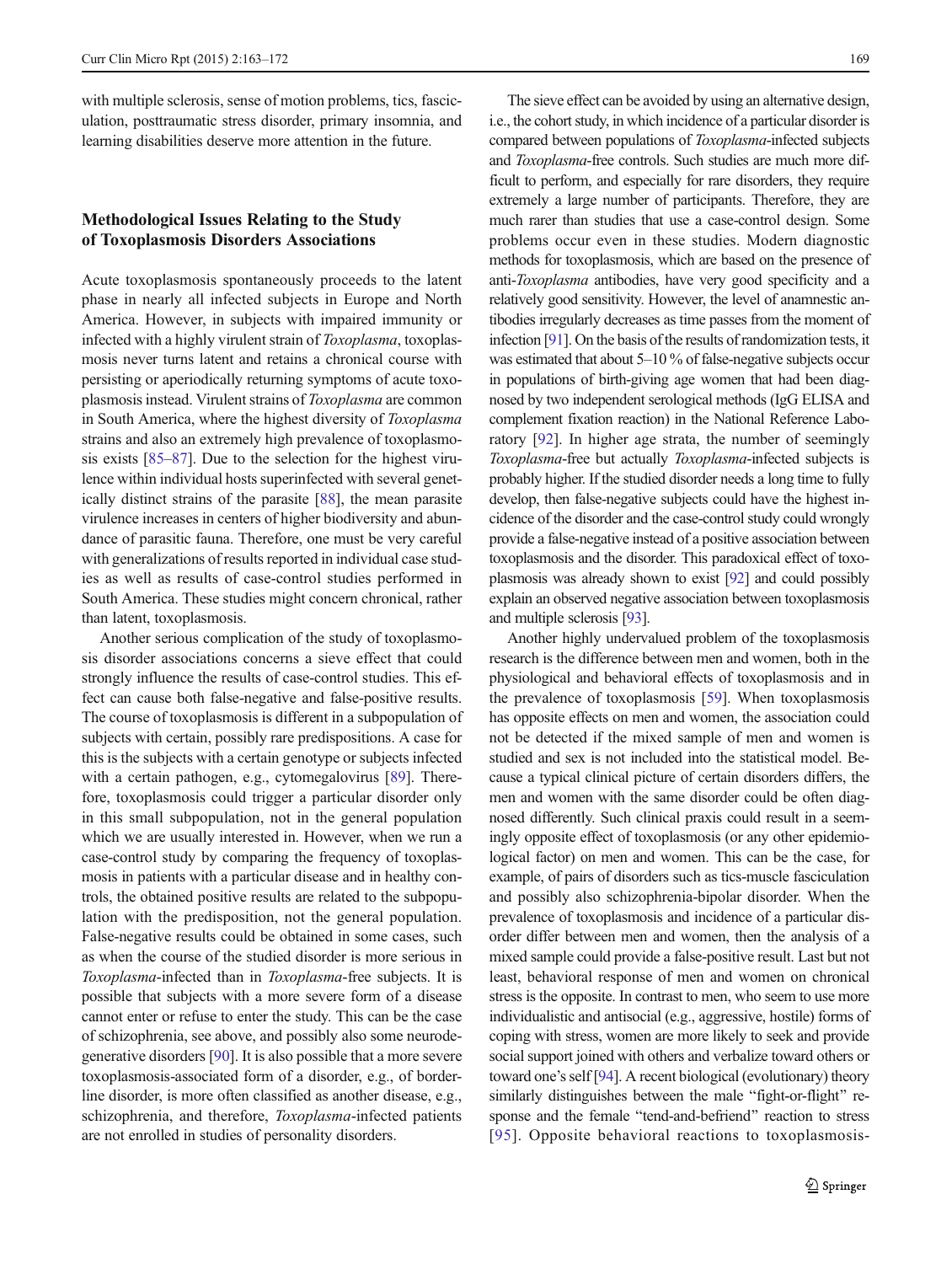<span id="page-7-0"></span>170 Curr Clin Micro Rpt (2015) 2:163–172

associated mild but continuous stress could result in different psychiatric diagnoses for men and women with the same disorder and the dissimulation (product tendency not to verbalize own problems) could result, for example, in a seemingly lower incidence of unipolar disorder in *Toxoplasma*-infected men.

## **Conclusions**

A large part of the information concerning the associations between latent toxoplasmosis and neurological disorders was obtained in case studies or case-control studies of not fully satisfactory design, and therefore, it could be relevant only to a subpopulation of atypical subjects. In spite of this, some associations definitely exist even in the general population. The causal relation between Toxoplasma infection and the disorder has been analyzed by prospective studies only for schizophrenia. These studies have confirmed that the infection is the cause of the disorder. It is highly desirable to study the relation between toxoplasmosis and (not only) neurological disorders with prospective cohort studies performed on nonclinical population. It is even more desirable to search for a method of treatment of latent toxoplasmosis by destroying tissue cysts of the parasite and to decrease frequencies of infections by performing suitable epidemiological precautions.

Acknowledgments I would like to thank to J. Prandota, A. Vyas, E.F. Torrey, and Ch. Lotterman for their help with preparing the manuscript.

#### Compliance with Ethics Guidelines

Conflict of Interest The author declares that the work was supported by project UNCE 204004 (Charles University in Prague) and the Czech Science Foundation (Grant No. P303/11/1398).

Human and Animal Rights and Informed Consent This article contains no studies with human or animal subjects performed by the author.

#### References

Papers of particular interest, published recently, have been highlighted as:

- Of importance
- •• Of major importance
- 1. Tenter AM, Heckeroth AR, Weiss LM. Toxoplasma gondii: from animals to humans. Int J Parasitol. 2000;30(12-13):1217–58.
- 2. Costa da Silva R, Langoni H. Toxoplasma gondii: host-parasite interaction and behavior manipulation. Parasitol Res. 2009;105: 893–8.
- 3. Pappas G, Roussos N, Falagas ME. Toxoplasmosis snapshots: global status of Toxoplasma gondii seroprevalence and implications for pregnancy and congenital toxoplasmosis. Int J Parasitol. 2009;39:1385–94.
- 5. Hermes G, Ajioka JW, Kelly KA, Mui E, Roberts F, Kasza K, et al. Neurological and behavioral abnormalities, ventricular dilatation, altered cellular functions, inflammation, and neuronal injury in brains of mice due to common, persistent, parasitic infection. J Neuroinflammation. 2008;5:48.:48.
- 6. Prandota J. The importance of Toxoplasma gondii infection in diseases presenting with headaches. Headaches and aseptic meningitis may be manifestations of the Jarisch-Herxheimer reaction. Int J Neurosci. 2009;119(12):2144–82.
- 7. Mamidi A, DeSimone JA, Pomerantz RJ. Central nervous system infections in individuals with HIV-1 infection. J Neurovirol. 2002;8(3):158–67.
- 8. Matinella A, Lanzafame M, Bonometti MA, Gajofatto A, Concia E, Vento S, et al. Neurological complications of HIV infection in pre-HAART and HAART era: a retrospective study. J Neurol. 2015;262(5):1317–27.
- 9. Mwanza JC, Nyamabo LK, Tylleskar T, Plant GT. Neuroophthalmological disorders in HIV infected subjects with neurological manifestations. Br J Ophthalmol. 2004;88(11):1455–9.
- 10. Ferguson DJ, Huskinson-Mark J, Araujo FG, Remington JS. An ultrastructural study of the effect of treatment with atovaquone in brains of mice chronically infected with the ME49 strain of Toxoplasma gondii. Int J Exp Pathol. 1994;75(2):111–6.
- 11. Araujo FG, Huskinson-Mark J, Gutteridge WE, Remington JS. In vitro and in vivo activities of the hydroxynaphthoquinone 566C80 against the cyst form of Toxoplasma gondii. Antimicrob Agents Chemother. 1992;36(2):326–30.
- 12. Shubar HM, Lachenmaier S, Heimesaat MM, Lohman U, Mauludin R, Mueller RH, et al. SDS-coated atovaquone nanosuspensions show improved therapeutic efficacy against experimental acquired and reactivated toxoplasmosis by improving passage of gastrointestinal and blood-brain barriers. J Drug Target. 2011;19(2):114–24.
- 13.•• Flegr J, Prandota J, Sovickova M, Israili ZH. Toxoplasmosis—a global threat. Correlation of latent toxoplasmosis with specific disease burden in a set of 88 countries. PLoS ONE. 2014;9(3). This publication shows that prevalence of toxoplasmosis in general population correlates with the incidence and morbidity of many disorders, including the neurological disorders.
- 14. Torrey EF, Bartko JJ, Lun ZR, Yolken RH. Antibodies to Toxoplasma gondii in patients with schizophrenia: a meta-analysis. Schizophr Bull. 2007;33:729–36.
- 15.•• Sutterland AL, Fond G, Kuin A, Koeter MW, Lutter R, van Gool T, et al. Beyond the association. Toxoplasma gondii in schizophrenia, bipolar disorder, and addiction: systematic review and meta-analysis. Acta Psychiatr Scand. 2015;132(3):161–79. This is an excellent systematic review and meta-analytic study concerning a subset of neuropsychiatric disorders.
- 16. Markovitz AA, Simanek AM, Yolken RH, Galea S, Koenen KC, Chen S, et al. Toxoplasma gondii and anxiety disorders in a community-based sample. Brain Behav Immun. 2015;43:192–7.
- 17. Lester D. Predicting European suicide rates with physiological indices. Psychol Rep. 2010;107:713–4.
- 18. Ling VJ, Lester D, Mortensen PB, Postolache TT. Toxoplasma gondii seropositivity and completed suicide in 20 European countries. Biol Psychiatry. 2011;69:500.
- 19.• Ngoungou EB, Bhalla D, Nzoghe A, Darde M-L, Preux P-M. Toxoplasmosis and epilepsy—systematic review and meta analysis. PLoS Neglect Trop D. 2015;9(2). Excellent meta-analytic study showing association between toxoplasmosis and epilepsy.
- 20. Palmer BS. Meta-analysis of three case controlled studies and an ecological study into the link between cryptogenic epilepsy and chronic toxoplasmosis infection. Seizure. 2007;16(8):657–63.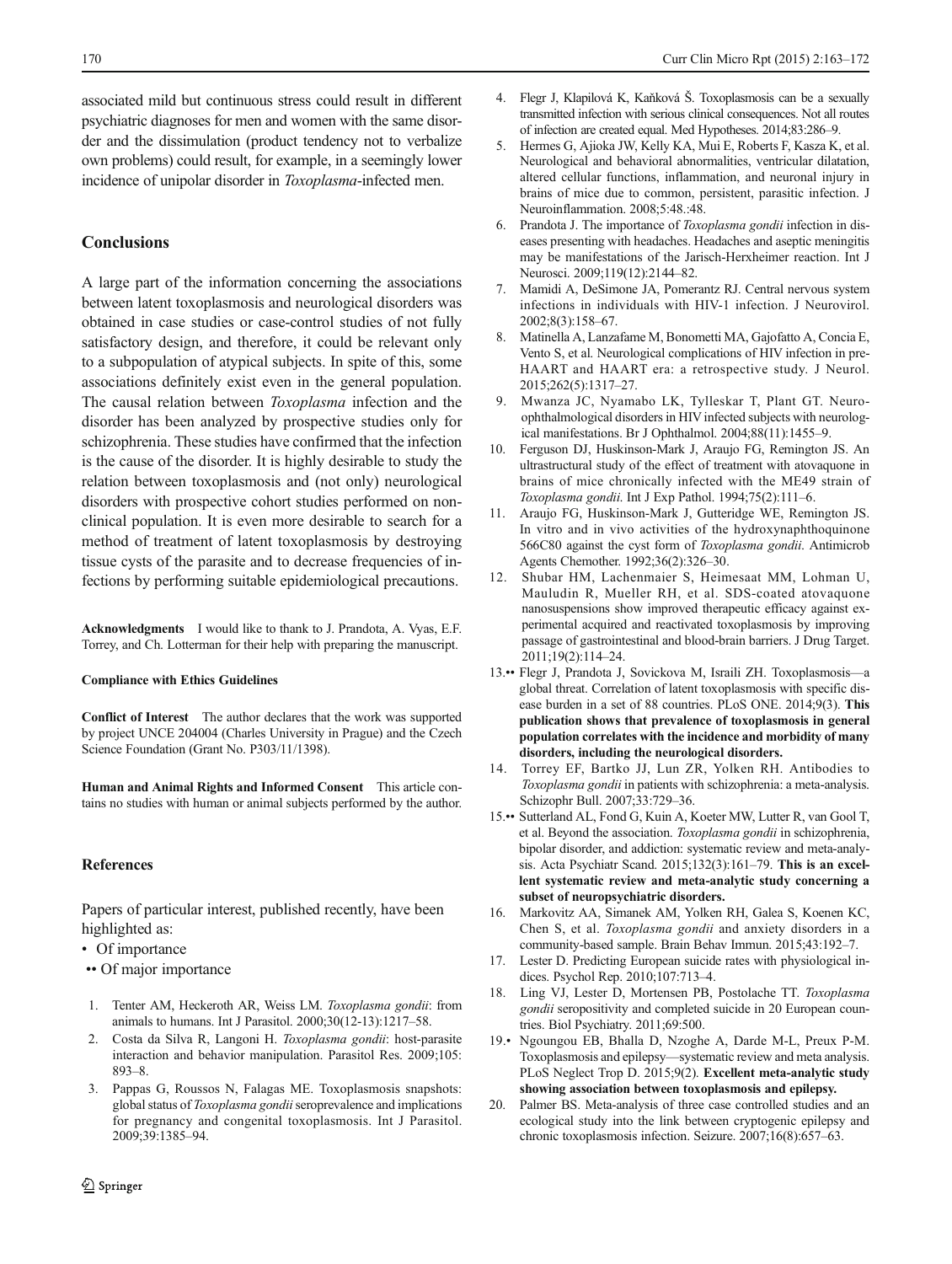- <span id="page-8-0"></span>21. Koseoglu E, Yazar S, Koc I. Is Toxoplasma gondii a causal agent in migraine? Am J Med Sci. 2009;338:120–2.
- 22. Pedersen MG, Mortensen PB, Norgaard-Pedersen B, Postolache TT. Toxoplasma gondii infection and self-directed violence in mothers. Arch Gen Psychiatry. 2012;69(11):1123–30.
- 23.•• Prandota J, Elleboudy NAF, Ismail KA, Zaki OK, Shehata HH. Increased seroprevalence of chronic toxoplasmosis in autistic children: special reference to the pathophysiology of IFN-gama and NO overproduction. Int J Neurol Res. 2015;1(3):102–22. The first case-control study showing significant association between toxoplasmosis and autism.
- 24. Minto A, Roberts FJ. The psychiatric complications of toxoplasmosis. Lancet. 1959;1180–2.
- 25. Fuller TE, Rawlings R, Yolken RH. The antecedents of psychoses: a case-control study of selected risk factors. Schizophr Res. 2000;46:17–23.
- 26. Torrey EF, Simmons W, Yolken RH. Is childhood cat ownership a risk factor for schizophrenia later in life? Schizophr Res. 2015;165(1):1–2.
- 27. Torrey EF, Bartko JJ, Yolken RH. Toxoplasma gondii and other risk factors for schizophrenia: an update. Schizophr Bull. 2012;38(3): 642–7.
- 28. Horacek J, Flegr J, Tintera J, Verebova K, Spaniel F, Novak T, et al. Latent toxoplasmosis reduces gray matter density in schizophrenia but not in controls: voxel-based-morphometry (VBM) study. World J Biol Psychiatry. 2012;13:501–9.
- 29. Hinze-Selch D, Daubener W, Eggert L, Erdag S, Stoltenberg R, Wilms S. A controlled prospective study of Toxoplasma gondii infection in individuals with schizophrenia: beyond seroprevalence. Schizophr Bull. 2007;33:782–8.
- 30.• Flegr J, Priplatova L, Hampl R, Bicikovia M, Ripova D, Mohr P. Difference of neuro- and immunomodulatory steroids and selected hormone and lipid concentrations between Toxoplasma-free and Toxoplasma-infected but not CMV-free and CMV-infected schizophrenia patients. Neuroendocrinol Lett. 2014;35(1):20–7. This study shows that prevalence of toxoplasmosis in male schizophrenia patients is very high even today, if clinical samples routinely collected for various clinical purposes are examined.
- 31. Wang HL, Wang GH, Li QY, Shu C, Jiang MS, Guo Y. Prevalence of Toxoplasma infection in first-episode schizophrenia and comparison between Toxoplasma-seropositive and Toxoplasma-seronegative schizophrenia. Acta Psychiatr Scand. 2006;114:40–8.
- 32. Amminger GP, McGorry PD, Berger GE, Wade D, Yung AR, Phillips LJ, et al. Antibodies to infectious agents in individuals at ultra-high risk for psychosis. Biol Psychiatry. 2007;61:1215–7.
- 33. Yolken RH, Dickerson FB, Torrey EF. Toxoplasma and schizophrenia. Parasite Immunol. 2009;31:706–15.
- 34. Holub D, Flegr J, Dragomirecka E, Rodriguez M, Preiss M, Novak T, et al. Differences in onset of disease and severity of psychopathology between toxoplasmosis-related and toxoplasmosisunrelated schizophrenia. Acta Psychiatr Scand. 2013;127:227–38.
- 35.• Celik T, Kartalci S, Atas O, Akarsu GA, Unal S. Association between latent toxoplasmosis and clinical course of schizophrenia continuous course of the disease is characteristic for Toxoplasma gondii-infected patients. Folia Parasitol. 2015;62. This study shows that Toxoplasma-infected schizophrenia patients have 15× higher probability of having continuous course of disease than Toxoplasma-free patients.
- 36. Dickerson F, Boronow J, Stallings C, Origoni A, Yolken R. Toxoplasma gondii in individuals with schizophrenia: association with clinical and demographic factors and with mortality. Schizophr Bull. 2007;33:737–40.
- 37. Kankova S, Flegr J, Calda P. The influence of latent toxoplasmosis on women's reproductive function: four cross-sectional studies. Folia Parasitol. 2015;62.
- 38. Stibbs HH. Changes in brain concentrations of catecholamines and indoleamines in Toxoplasma gondii infected mice. Ann Trop Med Parasitol. 1985;79:153–7.
- 39. Flegr J, Preiss M, Klose J, Havlíček J, Vitáková M, Kodym P. Decreased level of psychobiological factor novelty seeking and lower intelligence in men latently infected with the protozoan parasite Toxoplasma gondii. Dopamine, a missing link between schizophrenia and toxoplasmosis? Biol Psychol. 2003;63:253–68.
- 40. Skallová A, Novotná M, Kolbeková P, Gašová Z, Veselý V, Flegr J. Decreased level of novelty seeking in blood donors infected with Toxoplasma. Neuroendocrinol Lett. 2005;26(5):480–6.
- 41. Skallová A, Kodym P, Frynta D, Flegr J. The role of dopamine in Toxoplasma-induced behavioural alterations in mice: an ethological and ethopharmacological study. Parasitology. 2006;133:525–35.
- 42.• Gatkowska J, Wieczorek M, Dziadek B, Dzitko K, Dlugonska H. Sex-dependent neurotransmitter level changes in brains of Toxoplasma gondii infected mice. Exp Parasitol. 2013;133(1):1–7. Excellent study showing influence of latent and acute toxoplasmosis on concentration of various neurotransmitters including dopamine in mice.
- 43. Gaskell EA, Smith JE, Pinney JW, Westhead DR, McConkey GA. A unique dual activity amino acid hydroxylase in Toxoplasma gondii. PLoS ONE. 2009;4:e4801.
- 44. Prandovszky E, Gaskell E, Martin H, Dubey JP, Webster JP, McConkey GA. The neurotropic parasite Toxoplasma gondii increases dopamine metabolism. PLoS ONE. 2011;6(9):e23866.
- 45. Wang ZT, Harmon S, O'Malley KL, Sibley LD. Reassessment of the role of aromatic amino acid hydroxylases and the effect of infection by *Toxoplasma gondii* on host dopamine. Infect Immun. 2015;83(3):1039–47.
- 46. Tan D, Soh LJT, Lim LW, Daniel TCW, Zhang XD, Vyas A. Infection of male rats with Toxoplasma gondii results in enhanced delay aversion and neural changes in the nucleus accumbens core. Proc R Soc Biol Sci Ser B. 2015;282(1808).
- 47. Willner P. The dopamine hypothesis of schizophrenia: current status, future prospects. Int Clin Psychopharmacol. 1997;12(6):297–308.
- 48. Nikam SS, Awasthi AK. Evolution of schizophrenia drugs: a focus on dopaminergic systems. Curr Opin Investig Drugs. 2008;9:37–46.
- 49. Schwarcz R, Hunter CA. Toxoplasma gondii and schizophrenia: linkage through astrocyte-derived kynurenic acid? Schizophr Bull. 2007;33:652–3.
- 50. Barnard CJ, Behnke JM. Parasitism and host behaviour. New York: Taylor and Francis; 1990.
- 51. MacKenzie CR, Heseler K, Muller A, Daubener W. Role of indoleamine 2,3-dioxygenase in antimicrobial defence and immuno-regulation: tryptophan depletion versus production of toxic kynurenines. Curr Drug Metab. 2007;8(3):237–44.
- 52. Hamdani N, Daban-Huard C, Lajnef M, Richard JR, Delavest M, Godin O, et al. Relationship between Toxoplasma gondii infection and bipolar disorder in a French sample. J Affect Disord. 2013;148(2-3):444–8.
- 53. Dickerson F, Stallings C, Origoni A, Vaughan C, Katsafanas E, Khushalani S, et al. Antibodies to Toxoplasma gondii in individuals with mania. Bipolar Disord. 2014;16(2):129–36.
- 54. Dickerson F, Stallings C, Origoni A, Katsafanas E, Schweinfurth L, Savage C, et al. Antibodies to Toxoplasma gondii and cognitive functioning in schizophrenia, bipolar disorder, and nonpsychiatric controls. J Nerv Ment Dis. 2014;202(8):589–93.
- 55. Fond G, Boyer L, Gaman A, Laouamri H, Attiba D, Richard JR, et al. Treatment with anti-toxoplasmic activity (TATA) for Toxoplasma positive patients with bipolar disorders or schizophrenia: a cross-sectional study. J Psychiatr Res. 2015;63:58–64.
- 56. Foa EB, Huppert JD, Leiberg S, Langner R, Kichic R, Hajcak G, et al. The obsessive-compulsive inventory: development and validation of a short version. Psychol Assess. 2002;14(4):485–96.